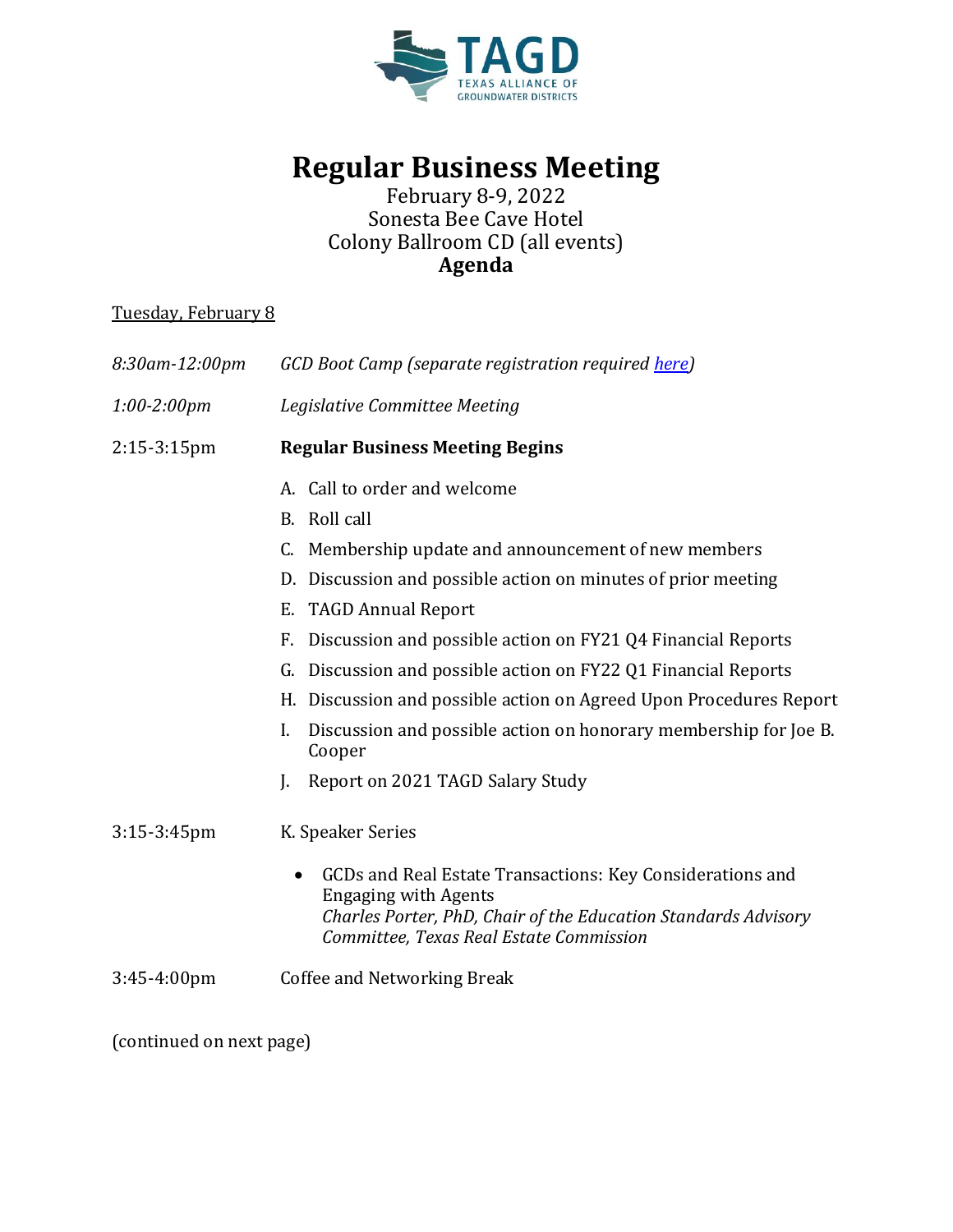

4:00-5:15pm Speaker Series, continued

- Study Results: Delineating Injection Well Buffer Zones in Brackish Aquifers *Juan Acevedo, BRACS Hydrologist, TWDB Rohit Goswami, Lead Engineer, WSP USA Jack Sharp, Professor Emeritus in Geology, UT- Austin*
- Study Results: Brackish Groundwater Comingling *Van Kelley, Vice President of Water Resources, INTERA*
- Progress at Southwestern Travis County GCD *Lane Cockrell, General Manager, SWTCGCD*

5:15-6:15pm Happy Hour Reception



Wednesday, February 9

8:30-10:15am Speaker Series, continued

- Texas Commission on Environmental Quality Updates *Abiy Berehe, Groundwater Assessment & Planning Team Scott Underwood, Hydrogeologist*
- Texas Water Development Board Updates *Natalie Ballew, Groundwater Technical Assistance Manager Heather Dodson, Groundwater Data Team Lead*

(continued on next page)